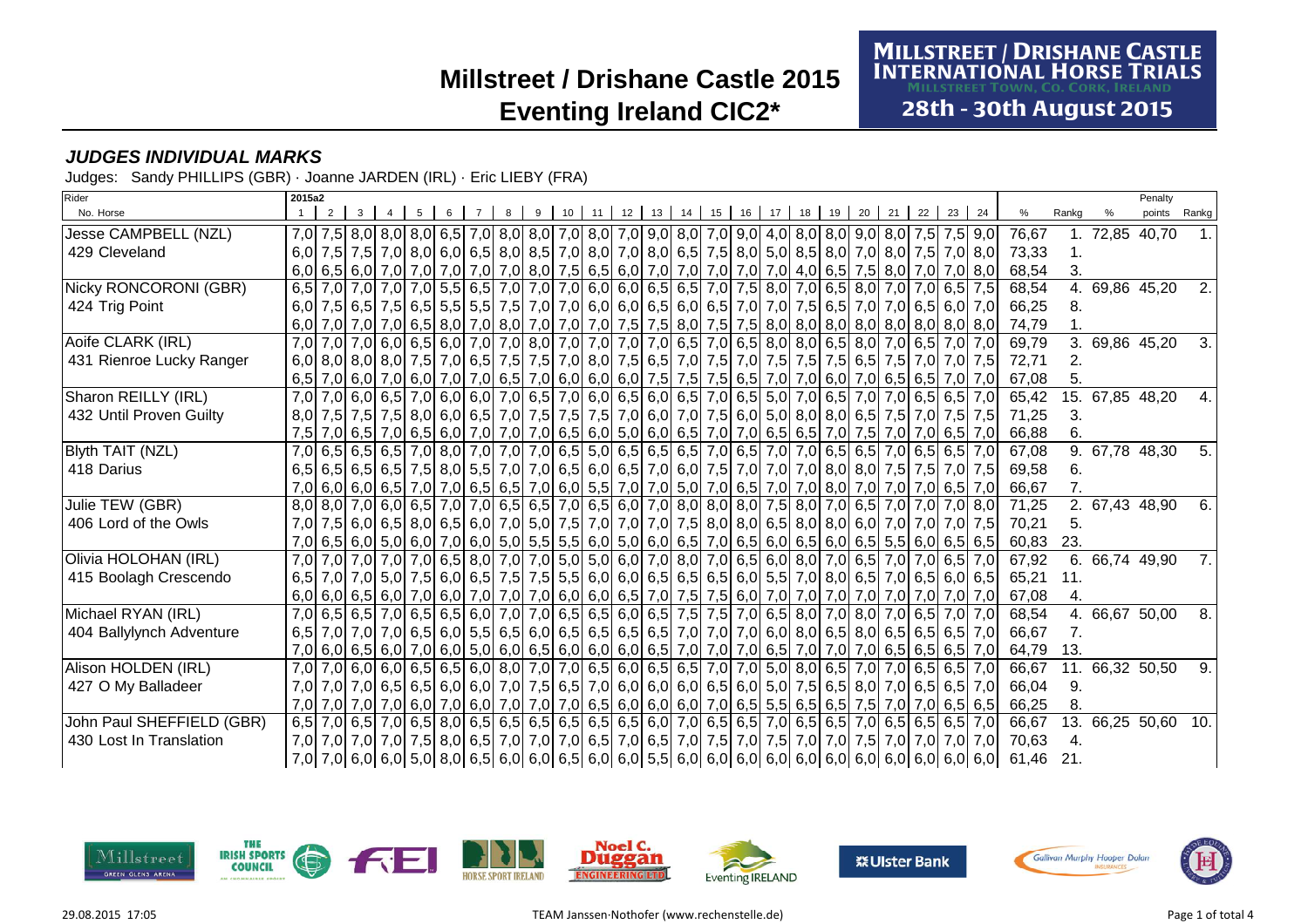**MILLSTREET / DRISHANE CASTLE<br>INTERNATIONAL HORSE TRIALS** 

28th - 30th August 2015

### **JUDGES INDIVIDUAL MARKS**

Judges: Sandy PHILLIPS (GBR) · Joanne JARDEN (IRL) · Eric LIEBY (FRA)

| Rider                    | 2015a2           |   |                                                                                                                                                                                                                                                                     |   |   |   |   |         |         |          |    |       |    |    |    |           |           |                                                                                                                            |       | Penalty             |       |
|--------------------------|------------------|---|---------------------------------------------------------------------------------------------------------------------------------------------------------------------------------------------------------------------------------------------------------------------|---|---|---|---|---------|---------|----------|----|-------|----|----|----|-----------|-----------|----------------------------------------------------------------------------------------------------------------------------|-------|---------------------|-------|
| No. Horse                |                  | 2 |                                                                                                                                                                                                                                                                     | 5 | 6 | 8 | 9 | $10$ 11 | $12$ 13 | 14 15 16 | 17 | 18 19 | 20 | 21 | 22 | 23 24     |           | %                                                                                                                          | Rankg | points              | Rankg |
| Kerri LYONS (IRL)        |                  |   | 6,5 7,0 7,0 7,0 6,0 6,5 6,5 7,0 7,0 7,0 7,0 6,5 7,0 4,0 8,0 8,0 7,0 6,5 8,0 5,0 6,0 7,0 7,0 6,5 7,5                                                                                                                                                                 |   |   |   |   |         |         |          |    |       |    |    |    |           |           | 67,29                                                                                                                      |       | 8. 66,11 50,80 11.  |       |
| 416 Olympic Cool         |                  |   | 6,0 6,5 5,5 6,0 7,0 6,0 6,0 6,5 7,0 6,5 6,5 6,5 6,0 5,0 6,0 6,5 6,0 5,5 6,5 5,5 5,5 6,5 6,5 6,0 6,0 6,0 6,5                                                                                                                                                         |   |   |   |   |         |         |          |    |       |    |    |    |           |           | 61,25                                                                                                                      | 24.   |                     |       |
|                          | 7,0              |   | 7,0 6,0 7,0 8,0 7,0 8,0 6,0 6,5 7,6 7,0 7,0 7,0 6,0 6,5 7,0 8,0 7,0 5,0 7,0 8,0 7,0 8,0 7,0 7,0 7,0                                                                                                                                                                 |   |   |   |   |         |         |          |    |       |    |    |    |           | $7,5$ 8,0 | 69,79                                                                                                                      | 2.    |                     |       |
| Alice DUNSDON (GBR)      |                  |   | 6,0 6,0 6,0 5,0 7,0 8,0 7,0 6,5 7,0 6,5 7,0 6,5 6,5 6,0 7,5 6,5 4,0 7,5 7,0 7,0 7,5 8,0 7,0 7,0 6,5 7,0                                                                                                                                                             |   |   |   |   |         |         |          |    |       |    |    |    |           |           | 66,67                                                                                                                      | 10.   | 65,69 51,50 12.     |       |
| 402 Wolf Tone            |                  |   | 6,0 6,0 6,0 6,5 6,0 6,5 7,0 6,5 7,0 6,5 7,0 6,5 7,0 6,0 6,5 7,0 5,0 6,5 7,0 6,0 7,0 6,0 7,0 6,5 6,5 6,5 6,0 6,5                                                                                                                                                     |   |   |   |   |         |         |          |    |       |    |    |    |           |           | 64,58                                                                                                                      | 12.   |                     |       |
|                          |                  |   | 6,0 6,0 6,0 6,0 7,0 8,0 7,0 8,0 6,5 7,0 7,0 6,0 6,5 6,0 7,0 7,0 4,0 7,0 6,0 7,0 6,0 7,0 7,5 8,0 7,0 7,0 6,5 7,0                                                                                                                                                     |   |   |   |   |         |         |          |    |       |    |    |    |           |           | 65,83                                                                                                                      | 10.   |                     |       |
| Polly STOCKTON (GBR)     |                  |   | 6,5 7,0 7,0 6,5 6,6 6,6 6,0 6,0 6,5 6,5 7,0 6,0 4,0 7,0 5,0 7,5 6,5 5,0 7,5 7,0 8,0 7,0 6,5 6,0 7,0                                                                                                                                                                 |   |   |   |   |         |         |          |    |       |    |    |    |           |           | 64,79                                                                                                                      |       | 16. 65,35 52,00 13. |       |
| 403 Ortolan              | 7.0              |   | 7,0 7,0 6,0 7,0 6,0 7,0 6,0 7,0 6,0 7,5 6,0 7,5 6,5 6,5 7,0 5,0 6,5 6,0 6,5 6,0 6,5 6,0 7,5 7,5 6,0 7,0 6,5 6,0 6,5                                                                                                                                                 |   |   |   |   |         |         |          |    |       |    |    |    |           |           | 65,42                                                                                                                      | 10.   |                     |       |
|                          |                  |   | 6,0 6,5 6,5 7,0 7,0 6,0 7,0 6,0 7,0 6,0 7,0 6,5 4,0 7,0 5,0 7,5 7,0 6,5 7,0 7,0 7,0 7,0 7,0 7,0                                                                                                                                                                     |   |   |   |   |         |         |          |    |       |    |    |    | $6,5$ 7,0 |           | 65.83                                                                                                                      | 10.   |                     |       |
| Patricia RYAN (IRL)      | 6,0              |   |                                                                                                                                                                                                                                                                     |   |   |   |   |         |         |          |    |       |    |    |    |           |           | 7,0 7,0 7,0 7,0 7,0 6,5 6,70 166,67 7,0 6,5 6,6 6,6 6,0 7,0 6,5 7,0 7,0 6,5 7,0 6,5 8,0 7,0 6,5 6,5 6,5 7,0 166,67         | 11.   | 65,00 52,50 14.     |       |
| 405 Dunrath Eclipse      | 6.0              |   |                                                                                                                                                                                                                                                                     |   |   |   |   |         |         |          |    |       |    |    |    |           |           | 7,0 6,5 6,5 6,5 6,6 6,0 6,6 6,0 7,5 6,5 6,0 6,0 6,0 6,5 6,0 6,5 7,0 7,0 6,0 6,5 6,0 6,6 6,6 6,5 6,0 6,5 6,0 6,5 163,13     | 18.   |                     |       |
|                          |                  |   |                                                                                                                                                                                                                                                                     |   |   |   |   |         |         |          |    |       |    |    |    |           |           | 5,5 6,6 6,0 6,5 7,0 6,5 7,0 6,7 7,0 6,0 7,6 7,0 6,0 6,0 6,0 6,5 7,0 7,5 6,5 7,0 7,0 7,0 7,0 7,0 6,5 7,0 6,5 7,0 7,0 165,21 | 12.   |                     |       |
| Lucy LATTA (IRL)         | 7.0              |   | 7,0 7,0 7,0 6,5 6,0 8,5 7,0 6,5 7,0 6,5 6,5 6,5 6,5 4,0 8,0 6,0 7,0 8,0 6,0 7,0 6,5 7,0 7,0 7,0 7,0 6,5 7,0                                                                                                                                                         |   |   |   |   |         |         |          |    |       |    |    |    |           |           | 67,92                                                                                                                      | 6.    | 64,65 53,00 15.     |       |
| 419 Cleo Ferro           | 6,5              |   | 7,0 6,5 6,0 7,0 6,0 6,0 6,0 7,0 7,5 6,0 6,0 6,0 6,0 6,5 5,5 7,0 7,0 5,5 7,0 6,5 5,5 7,0 6,0 6,0 6,0 6,5                                                                                                                                                             |   |   |   |   |         |         |          |    |       |    |    |    |           |           | 63.96                                                                                                                      | 15.   |                     |       |
|                          | 7.0 <sub>l</sub> |   | 7,0 7,0 6,5 7,0 6,0 7,0 6,0 7,0 6,5 7,0 7,0 5,0 4,0 4,0 6,5 7,0 6,0 7,0 5,0 6,5 5,0 7,0 5,0 6,0 7,0 7,0 7,0 7,0                                                                                                                                                     |   |   |   |   |         |         |          |    |       |    |    |    |           |           | 62,08                                                                                                                      | 16.   |                     |       |
| Polly STOCKTON (GBR)     | 7.0              |   | 7,0 6,5 6,5 6,5 6,6 8,0 6,0 6,5 6,5 8,0 6,5 4,0 6,5 6,5 6,0 6,5 6,0 6,5 5,0 6,0 6,5 6,0 6,5 6,0 6,5                                                                                                                                                                 |   |   |   |   |         |         |          |    |       |    |    |    |           |           | 63,96                                                                                                                      | 18.   | 64,17 53,70 16.     |       |
| 435 Lariats Sun          |                  |   | 6,5 6,5 7,0 6,0 7,5 8,0 5,0 6,5 6,5 6,0 6,5 6,0 6,6 6,0 6,6 7,0 6,0 6,0 6,0 6,5 7,0 6,0 6,5 7,0 6,0 6,5 6,6 6,0 7,0                                                                                                                                                 |   |   |   |   |         |         |          |    |       |    |    |    |           |           | 64,58                                                                                                                      | 12.   |                     |       |
|                          |                  |   | 7,0 7,0 6,5 6,0 6,5 6,0 5,5 6,0 6,5 6,0 6,6 6,6 6,6 6,6 6,6 6,6 6,0 6,5 6,0 6,5 6,0 6,6 6,0 6,5 6,5 6,0 6,5 6,0                                                                                                                                                     |   |   |   |   |         |         |          |    |       |    |    |    |           |           | 63,96                                                                                                                      | 14.   |                     |       |
| Fraser DUFFY (IRL)       | 8,0              |   | 7,0 7,0 8,0 6,0 5,0 4,0 5,0 6,0 6,0 6,5 6,5 6,0 7,0 6,0 8,0 8,0 6,0 8,0 6,0 6,5 6,5 6,5 7,0                                                                                                                                                                         |   |   |   |   |         |         |          |    |       |    |    |    | $7,0$ 7,0 |           | 65,83                                                                                                                      |       | 14. 63,47 54,80 17. |       |
| 408 Ardeo Design         |                  |   | 6,5 6,5 7,0 6,5 6,0 6,0 6,0 6,0 4,5 6,0 6,5 7,0 6,5 6,0 6,0 6,5 6,5 7,0 5,5 7,0 6,0 8,0 6,0 6,0 6,0 6,5 6,5                                                                                                                                                         |   |   |   |   |         |         |          |    |       |    |    |    |           |           | 63,54                                                                                                                      | 17.   |                     |       |
|                          |                  |   |                                                                                                                                                                                                                                                                     |   |   |   |   |         |         |          |    |       |    |    |    |           |           | 61,04                                                                                                                      | 22.   |                     |       |
| Gerald BLOOMER (IRL)     | 7,0              |   | 6,5 7,0 6,5 5,0 7,0 7,0 7,0 5,0 5,0 4,0 6,0 6,0 6,0 6,5 6,5 7,0 6,5 6,5 7,0 6,0 6,5 6,0 6,0 6,0 6,0 6,0 6,0                                                                                                                                                         |   |   |   |   |         |         |          |    |       |    |    |    |           |           | 62,08                                                                                                                      |       | 21. 63,19 55,20 18. |       |
| 412 Calliaghstown Flight |                  |   | 7,5 6,5 6,5 7,0 6,5 6,5 6,6 6,6 6,0 6,0 6,0 5,0 6,5 7,0 6,0 6,5 6,0 6,6 5,5 6,0 5,5 6,0 5,5 5,5 6,0 6,0 6,0 6,0                                                                                                                                                     |   |   |   |   |         |         |          |    |       |    |    |    |           |           | 61,46                                                                                                                      | 23.   |                     |       |
|                          |                  |   | 6,5 6,5 6,5 7,0 7,0 8,0 7,0 6,0 6,0 4,0 6,5 5,0 6,0 7,0 7,5 7,0 6,0 7,5 5,0 8,0 7,0 7,0 7,0 7,0 7,0                                                                                                                                                                 |   |   |   |   |         |         |          |    |       |    |    |    |           |           | 66,04                                                                                                                      | 9.    |                     |       |
| Nicole PEARSON (HKG)     | 6.0              |   | 6,5 6,5 6,5 7,0 5,5 6,0 6,0 6,0 6,0 6,0 6,5 6,0 7,0 5,0 6,5 7,0 7,0 7,0 6,0 6,5 6,5 6,5 6,5 6,0 6,5                                                                                                                                                                 |   |   |   |   |         |         |          |    |       |    |    |    |           |           | 63,33                                                                                                                      | 19.   | 62,57 56,10 19.     |       |
| 436 The Navigator        |                  |   | 6,0 6,0 6,5 6,5 6,6 7,0 6,0 6,0 6,0 5,0 5,5 6,0 6,5 6,0 7,0 5,5 6,5 7,0 6,0 7,5 6,5 6,5 6,5 6,0 6,0 6,5 6,0                                                                                                                                                         |   |   |   |   |         |         |          |    |       |    |    |    |           |           | 62,50                                                                                                                      | 20.   |                     |       |
|                          |                  |   |                                                                                                                                                                                                                                                                     |   |   |   |   |         |         |          |    |       |    |    |    |           |           | 61,88                                                                                                                      | 19.   |                     |       |
| Clare ABBOTT (IRL)       |                  |   | 8,0 6,5 6,0 6,5 6,0 6,0 6,0 5,0 6,5 6,5 6,5 6,5 6,5 6,5 6,5 7,0 6,5 4,0 6,5 6,0 7,0 6,5 6,5 6,0 7,0                                                                                                                                                                 |   |   |   |   |         |         |          |    |       |    |    |    |           |           | 62,92                                                                                                                      | 20.   | 61,94 57,10         | 20.   |
| 420 The Precious One     |                  |   | 6,5 6,0 6,0 6,0 6,0 6,0 6,0 6,5 5,5 6,0 6,0 6,5 6,5 6,5 6,0 6,0 5,0 7,0 7,0 4,5 6,5 6,0 6,0 6,5 6,0 5,5 6,0 5,5 6,5                                                                                                                                                 |   |   |   |   |         |         |          |    |       |    |    |    |           |           | 60,83                                                                                                                      | 26.   |                     |       |
|                          |                  |   | $\mid$ 6,0 $\mid$ 6,0 $\mid$ 5,0 $\mid$ 6,0 $\mid$ 6,0 $\mid$ 7,0 $\mid$ 6,0 $\mid$ 5,0 $\mid$ 6,5 $\mid$ 6,5 $\mid$ 6,5 $\mid$ 7,0 $\mid$ 5,0 $\mid$ 7,5 $\mid$ 7,0 $\mid$ 4,0 $\mid$ 6,5 $\mid$ 6,5 $\mid$ 8,0 $\mid$ 6,0 $\mid$ 6,5 $\mid$ 6,0 $\mid$ 6,5 $\mid$ |   |   |   |   |         |         |          |    |       |    |    |    |           |           | 62,08                                                                                                                      | 16.   |                     |       |

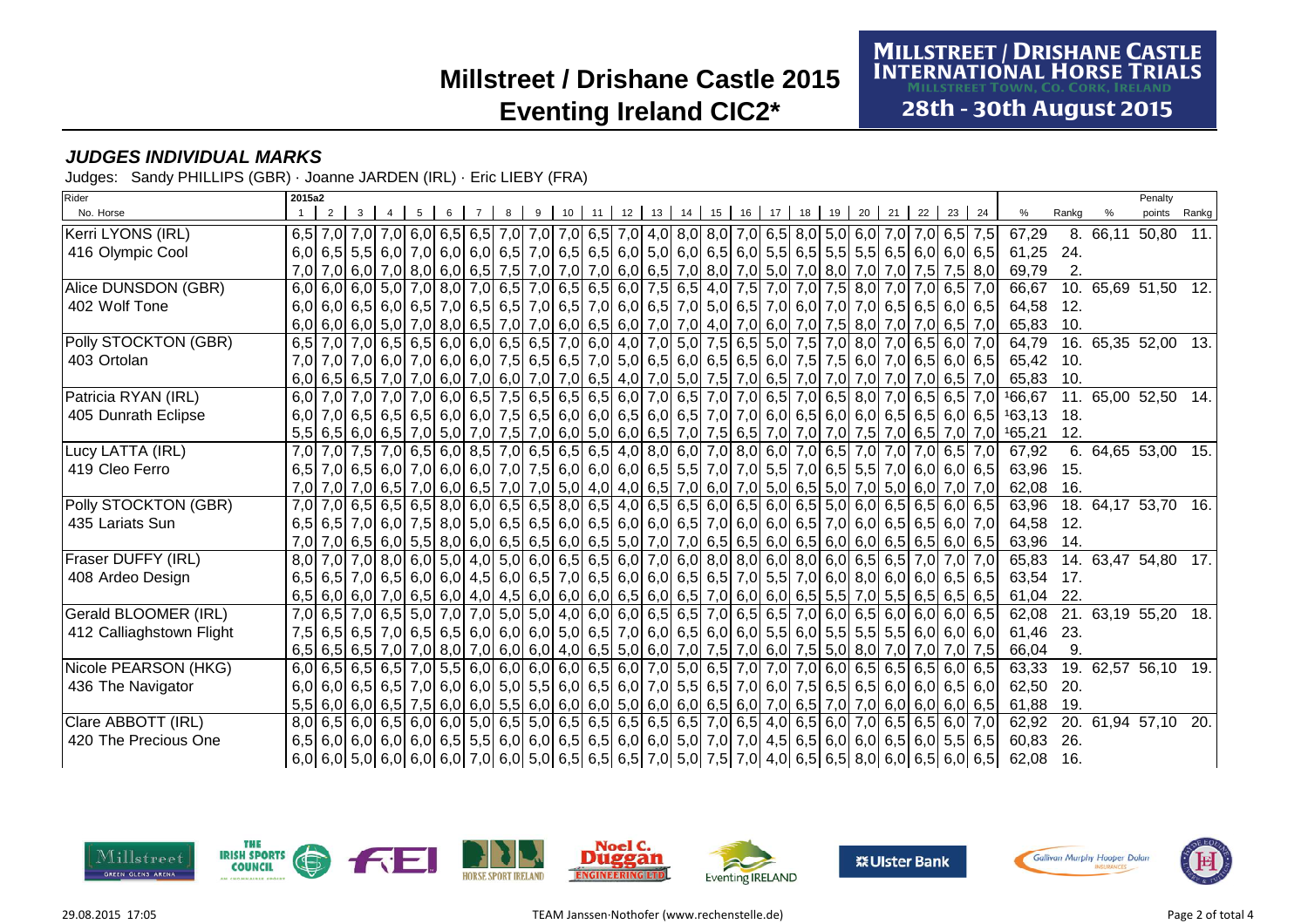**MILLSTREET / DRISHANE CASTLE<br>INTERNATIONAL HORSE TRIALS** 

28th - 30th August 2015

### **JUDGES INDIVIDUAL MARKS**

Judges: Sandy PHILLIPS (GBR) · Joanne JARDEN (IRL) · Eric LIEBY (FRA)

| Rider                       | 2015a2           |  |                                                                                                                     |  |  |             |    |         |    |         |    |    |    |    |    |    |       |                                                                                                            |       | Penalty             |       |
|-----------------------------|------------------|--|---------------------------------------------------------------------------------------------------------------------|--|--|-------------|----|---------|----|---------|----|----|----|----|----|----|-------|------------------------------------------------------------------------------------------------------------|-------|---------------------|-------|
| No. Horse                   |                  |  |                                                                                                                     |  |  | $9 \mid 10$ | 11 | $12$ 13 | 14 | $15$ 16 | 17 | 18 | 19 | 20 | 21 | 22 | 23 24 | $\%$                                                                                                       | Rankg | points              | Rankg |
| Katie O'SULLIVAN (IRL)      |                  |  | 6,0 6,5 6,0 6,5 7,0 6,0 6,0 6,5 4,0 6,0 6,0 6,0 6,0 6,0 6,5 5,0 6,0 6,5 6,5 7,0 7,0 6,5 6,0 6,0 6,0 6,0 6,1         |  |  |             |    |         |    |         |    |    |    |    |    |    |       | 61,67                                                                                                      |       | 22. 61,74 57,40 21. |       |
| 315 Ballycreen Milord       |                  |  | 6,0 6,0 6,0 6,0 6,0 7,0 6,0 6,5 4,5 6,0 6,5 6,0 6,0 6,5 6,0 7,0 7,0 6,5 7,0 7,0 6,0 6,5 6,0 6,5 6,0 6,5 6,5         |  |  |             |    |         |    |         |    |    |    |    |    |    |       | 62,92 19.                                                                                                  |       |                     |       |
|                             |                  |  | 6,0 6,5 6,0 6,5 6,0 6,5 6,5 6,5 6,5 6,5 6,0 6,0 6,0 6,0 6,0 6,5 6,0 6,5 6,0 6,5 6,0 6,5 7,0 7,0 6,0 5,5 6,5 6,5 6,5 |  |  |             |    |         |    |         |    |    |    |    |    |    |       | 60,63                                                                                                      | 24.   |                     |       |
| Nick GAUNTLETT (GBR)        | 8,0              |  |                                                                                                                     |  |  |             |    |         |    |         |    |    |    |    |    |    |       | 64,38                                                                                                      |       | 17. 61,67 57,50 22. |       |
| 414 Cosmic Order            | 5,5              |  | 5,5 6,0 6,0 5,0 6,0 5,0 6,0 7,5 7,0 5,5 6,0 6,0 6,0 5,0 6,5 6,0 6,5 6,5 7,0 6,5 6,5 6,0 6,0 6,0 6,0                 |  |  |             |    |         |    |         |    |    |    |    |    |    |       | 60,83                                                                                                      | 25.   |                     |       |
|                             |                  |  | 4,0 6,0 6,0 6,5 6,5 4,0 7,5 4,0 6,5 6,5 6,6 5,0 6,0 6,0 6,0 5,0 7,0 6,5 5,0 6,0 7,0 7,0 6,5 6,5 6,6 6,0 7,0         |  |  |             |    |         |    |         |    |    |    |    |    |    |       | 59,79                                                                                                      | 25.   |                     |       |
| Daniel BROWN (IRL)          |                  |  |                                                                                                                     |  |  |             |    |         |    |         |    |    |    |    |    |    |       | 8,0 6,5 6,5 6,0 5,0 6,5 6,0 7,0 5,0 6,0 6,0 6,0 6,0 6,0 5,0 6,0 6,0 5,0 6,0 4,0 6,0 6,5 6,0 5,0 6,0 158,33 |       | 28. 61,60 57,60 23. |       |
| 410 Euro Jackpot            | 7,0              |  |                                                                                                                     |  |  |             |    |         |    |         |    |    |    |    |    |    |       | 6,5 6,0 6,0 6,0 6,0 6,0 6,5 7,5 7,0 7,0 7,0 6,5 7,0 6,0 6,0 6,5 6,0 6,5 6,0 7,5 7,0 6,0 6,0 6,0 6,5 164,38 | 14.   |                     |       |
|                             | 7.0 <sub>l</sub> |  | 6,0 6,0 6,0 6,5 6,5 6,5 6,5 7,0 6,5 6,0 6,0 6,6 6,0 6,5 6,0 6,6 7,0 6,0 7,0 7,5 7,0 6,5 6,5 6,5 6,5 7,0             |  |  |             |    |         |    |         |    |    |    |    |    |    |       | 162,08                                                                                                     | 15.   |                     |       |
| Emma JACKSON (IRL)          | 7,0              |  | 6,5 6,0 6,5 6,0 6,5 8,0 6,5 8,0 6,5 6,5 6,6 6,6 6,0 4,0 4,0 6,0 6,0 6,0 6,0 6,0 6,5 7,0 6,5 6,0 5,0 6,5 6,0 6,5     |  |  |             |    |         |    |         |    |    |    |    |    |    |       | 59,58                                                                                                      | 25.   | 60,90 58,70 24.     |       |
| 425 Amy B                   | 6.5              |  | 6,0 6,0 6,0 6,0 6,0 6,0 6,0 6,0 6,5 7,0 6,0 6,0 6,0 6,0 6,0 6,0 4,5 6,5 6,0 6,0 7,0 7,0 6,0 6,0 6,0 6,0 6,0 6,0 6,5 |  |  |             |    |         |    |         |    |    |    |    |    |    |       | 61.67                                                                                                      | 21.   |                     |       |
|                             |                  |  | 7,0 6,0 6,0 5,5 7,5 7,5 6,0 6,5 6,5 6,5 6,0 6,0 5,5 4,0 5,0 6,5 6,0 5,5 6,0 7,5 6,0 6,5 6,5 6,0 6,0 6,0             |  |  |             |    |         |    |         |    |    |    |    |    |    |       | 61,46                                                                                                      | 20.   |                     |       |
| Sarah DOWLEY (IRL)          | 6,5              |  | 7,0 6,0 6,0 6,0 6,0 6,0 6,0 8,0 7,0 7,0 6,5 6,0 6,0 5,5 7,0 6,5 4,0 4,0 4,0 6,0 7,0 6,5 5,0 6,5                     |  |  |             |    |         |    |         |    |    |    |    |    |    |       | 60,83                                                                                                      |       | 23. 60,14 59,80 25. |       |
| 433 Rubix Kube              | 7,0              |  | 6,5 6,6 7,0 6,5 6,0 7,0 6,0 6,5 7,5 7,5 7,6 7,5 6,5 6,5 6,5 6,5 7,0 6,0 4,0 5,0 5,5 5,0 7,0 6,5 6,0 7,0             |  |  |             |    |         |    |         |    |    |    |    |    |    |       | 63,54 16.                                                                                                  |       |                     |       |
|                             |                  |  | 6,0 6,5 6,0 5,5 6,0 5,6 5,0 6,0 6,5 6,0 6,5 6,6 6,6 6,0 5,0 6,0 4,0 6,0 3,0 4,0 6,0 6,0 6,0 6,5 6,5 6,5 5,0 6,0     |  |  |             |    |         |    |         |    |    |    |    |    |    |       | 56,04                                                                                                      | 31.   |                     |       |
| David SHEEDY (IRL)          |                  |  | 6,5 5,0 5,5 5,0 6,5 6,0 6,5 7,0 6,5 6,0 5,0 5,0 6,0 5,0 6,0 6,0 6,0 6,0 6,5 6,0 6,5 6,0 6,5 6,0 6,0 5,0 6,0         |  |  |             |    |         |    |         |    |    |    |    |    |    |       | 57,71                                                                                                      | 30.   | 60,00 60,00         | 26.   |
| 413 OCS Electric Clover Boy |                  |  | 6,5 6,0 6,5 5,0 6,0 6,0 6,0 6,0 7,0 7,0 6,0 6,0 4,5 6,0 6,0 6,0 6,5 6,0 5,5 6,0 6,5 6,0 6,0 6,0 6,0 6,0 6,0 6,0     |  |  |             |    |         |    |         |    |    |    |    |    |    |       | 60,42                                                                                                      | 27.   |                     |       |
|                             |                  |  | 7,0 6,0 6,0 6,0 6,0 5,0 5,0 7,0 7,0 7,0 6,0 6,0 4,0 5,5 6,0 6,5 6,0 7,0 6,5 7,0 6,5 6,5 6,0 6,5 6,0 6,5 6,5         |  |  |             |    |         |    |         |    |    |    |    |    |    |       | 61,88                                                                                                      | 18.   |                     |       |
| Denise O'BRIEN (IRL)        | 7,0              |  | 6,5 6,0 6,5 7,0 7,0 6,5 4,0 2,0 6,0 6,0 6,0 6,0 6,5 7,0 6,0 6,0 6,5 6,0 6,5 6,0 5,0 6,5 6,0 5,0 6,5                 |  |  |             |    |         |    |         |    |    |    |    |    |    |       | 60,00                                                                                                      |       | 24. 59,31 61,00 27. |       |
| 417 Tommy B Good            |                  |  | 6,5 6,6 7,5 6,6 6,0 6,0 6,0 6,0 6,0 6,0 4,5 3,0 6,0 6,5 6,0 5,5 6,0 6,5 5,5 5,5 6,5 7,5 5,5 5,0 6,0 5,5 6,0         |  |  |             |    |         |    |         |    |    |    |    |    |    |       | 59,17                                                                                                      | 28.   |                     |       |
|                             |                  |  | 7,0 6,0 6,0 6,0 6,0 6,5 7,0 6,5 7,0 6,5 4,0 4,0 6,0 6,0 6,0 5,5 5,0 5,5 6,5 6,0 6,5 7,0 8,0 4,0 5,0 5,5 5,5 5,5 6,0 |  |  |             |    |         |    |         |    |    |    |    |    |    |       | 58,75                                                                                                      | 26.   |                     |       |
| Michael O'TOOLE (IRL)       | 6.0              |  | 5,0 5,0 4,0 5,5 6,0 6,0 6,0 6,0 6,0 6,0 6,0 5,0 5,0 7,0 6,0 5,0 7,0 6,0 6,0 7,0 6,0 7,0 6,0 6,0 5,0 6,0             |  |  |             |    |         |    |         |    |    |    |    |    |    |       | 57,71                                                                                                      |       | 30. 59,17 61,20 28. |       |
| 426 The Wolf Man            |                  |  | 5,5 6,0 6,0 5,0 6,5 6,5 5,5 6,0 6,0 6,0 6,0 6,0 6,0 6,0 6,0 6,0 6,5 6,0 6,5 6,5 7,0 7,0 6,5 6,0 6,5 6,5 6,5         |  |  |             |    |         |    |         |    |    |    |    |    |    |       | 61,46                                                                                                      | 22.   |                     |       |
|                             |                  |  | 5,0 5,0 6,0 6,0 7,5 6,0 7,0 4,0 6,0 6,0 6,0 6,0 5,0 5,0 5,0 5,5 6,0 6,0 5,5 6,0 6,0 7,5 7,5 7,5 7,5 5,0 7,0 5,5     |  |  |             |    |         |    |         |    |    |    |    |    |    |       | 58,33                                                                                                      | 27.   |                     |       |
| Georgia BALE (GBR)          | 6,0              |  |                                                                                                                     |  |  |             |    |         |    |         |    |    |    |    |    |    |       | 58,33                                                                                                      | 28.   | 58,19 62,70 29.     |       |
| 411 Wonham What Next        | 6,0              |  |                                                                                                                     |  |  |             |    |         |    |         |    |    |    |    |    |    |       | 58,33                                                                                                      | 29.   |                     |       |
|                             |                  |  | 5,5 6,0 6,0 6,0 6,5 5,5 6,0 6,0 6,0 6,0 6,0 5,5 6,0 6,0 5,5 5,0 6,0 6,0 4,0 6,0 5,5 7,0 6,0 6,0 6,0 6,0 6,0 6       |  |  |             |    |         |    |         |    |    |    |    |    |    |       | 57,92                                                                                                      | 28.   |                     |       |
| Angela DENNEHY (IRL)        |                  |  | 6,5 6,5 6,0 6,0 6,0 7,0 6,5 6,5 6,5 6,0 6,0 6,0 5,0 5,0 5,5 5,0 6,5 6,0 5,5 6,5 6,5 6,5 6,5 6,0 6,0 6,0 5,0 6,5     |  |  |             |    |         |    |         |    |    |    |    |    |    |       | 59,58                                                                                                      | 25.   | 58,13 62,80         | 30.   |
| 407 Kilroe Hero             |                  |  |                                                                                                                     |  |  |             |    |         |    |         |    |    |    |    |    |    |       | 57,50                                                                                                      | 30.   |                     |       |
|                             |                  |  | 5,0 6,0 6,0 6,0 6,0 7,5 6,0 7,0 6,5 5,5 5,0 4,0 5,0 5,5 4,0 7,0 5,0 4,0 6,0 7,0 5,5 6,5 6,5 6,5 5,0 6,0             |  |  |             |    |         |    |         |    |    |    |    |    |    |       | 57,29                                                                                                      | 30.   |                     |       |